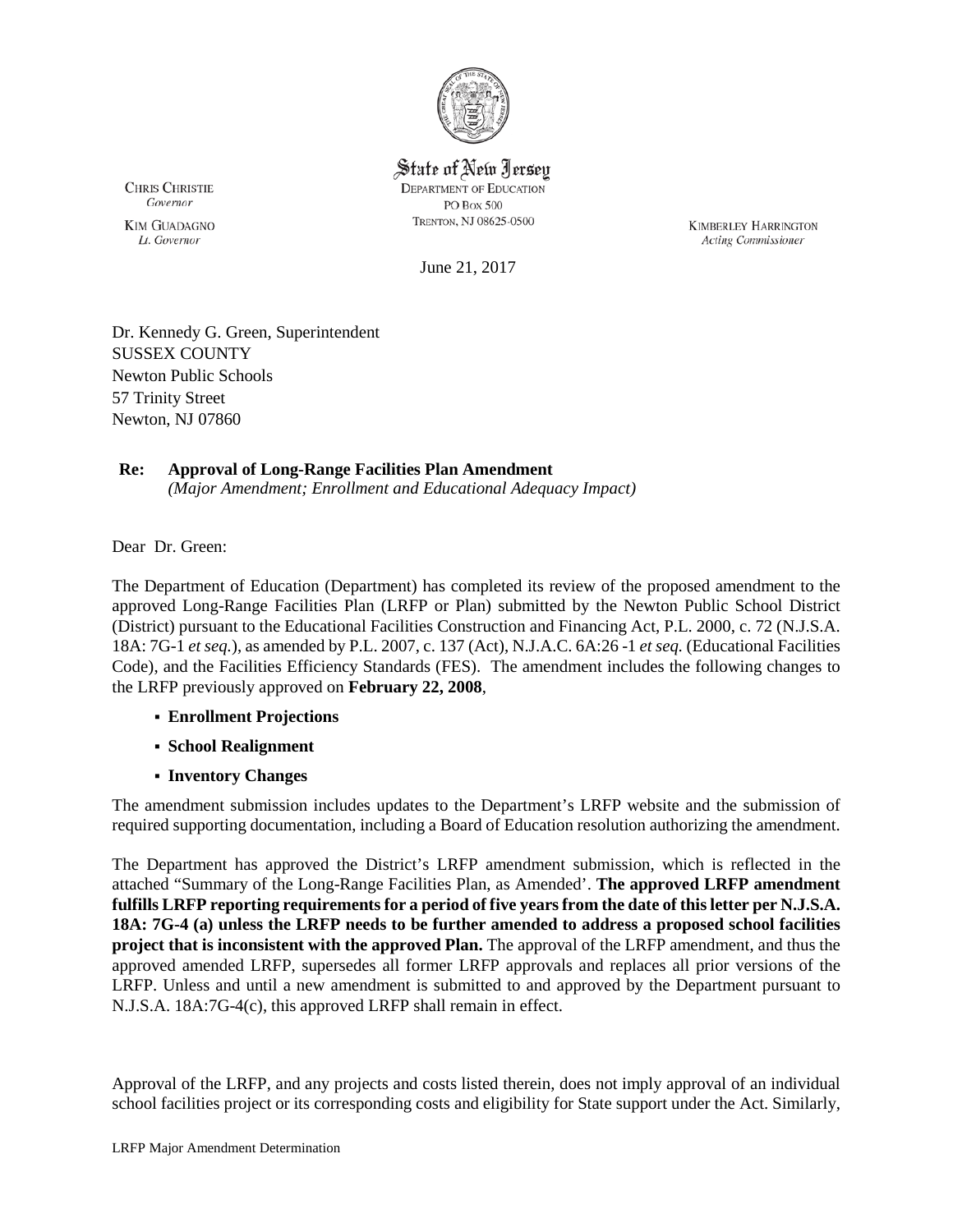approval of the LRFP does not imply approval of portions of the Plan that are inconsistent with the Department's FES and proposed building demolition or replacement. Determination of preliminary eligible costs and final eligible costs will be made at the time of the approval of a particular school facilities project pursuant to N.J.S.A. 18A:7G-5. The District must submit a feasibility study as part of the school facilities project approval process, pursuant to N.J.S.A. 18A:7G-7b, to support proposed building demolition or replacement. The feasibility study should demonstrate that a building might pose a risk to the safety of the occupants after rehabilitation or that rehabilitation is not cost-effective.

Please contact Anthony Brun at the Office of School Facilities, at telephone number (609) 984-7818 or email at anthony.brun@doe.state.nj.us with any questions you may have.

Sincerely,

Bernard E. Piara Jr.

Bernard E. Piaia, Jr. Director, Office of School Facilities

BEP:ab:

Enclosure

c: Kimberley Harrington, Acting Commissioner Robert Bumpus, Assistant Commissioner Division of Field Services Dr. Rosalie S. Lamonte, Executive Sussex County Superintendent Donna Snyder, Newton Township School District Business Administrator Susan Kutner, Deputy Executive Director Office of School Facilities and Finance Anthony Brun, Educational Facilities Specialist, Office of School Facilities and Finance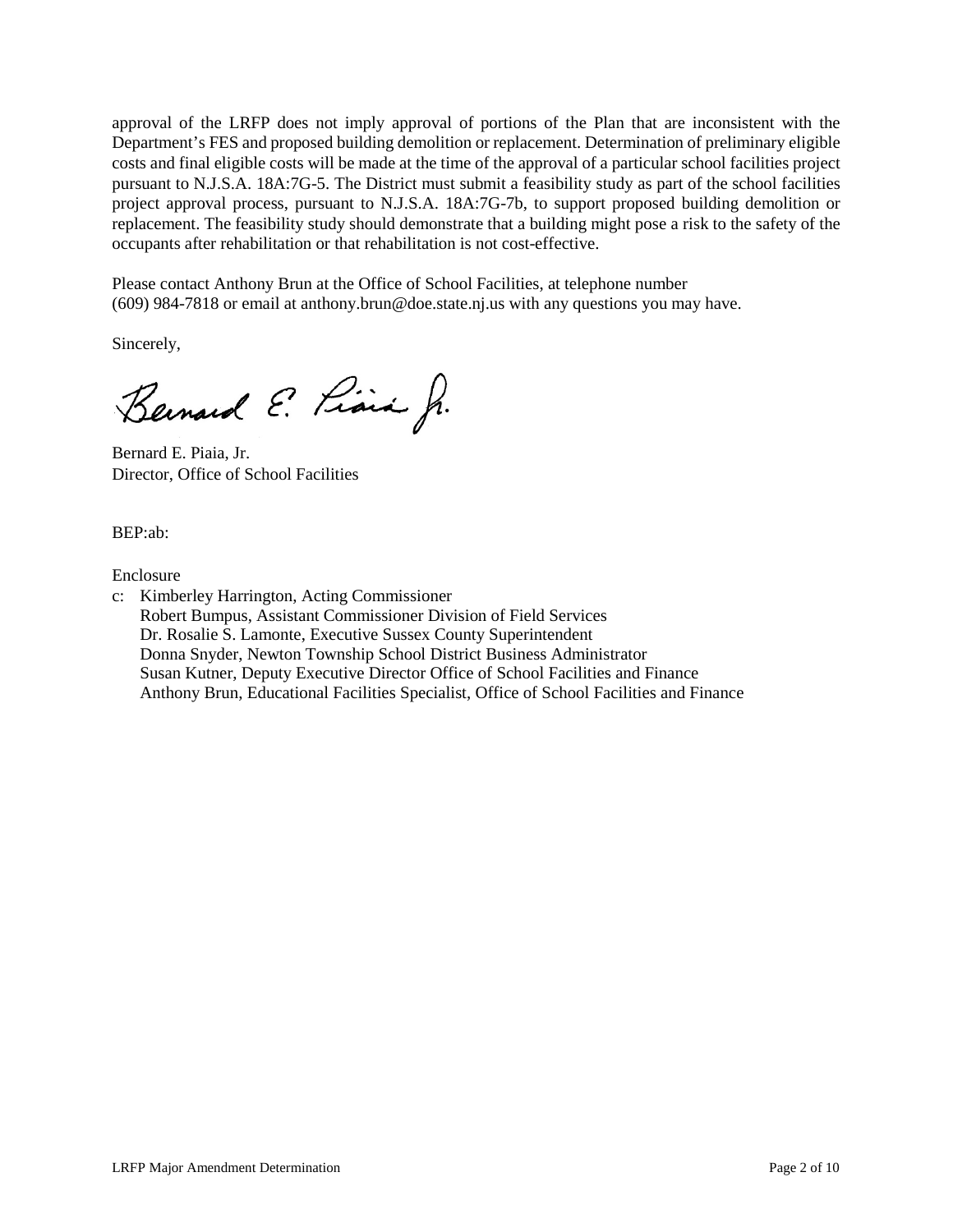# **Newton Public School District**

## **Summary of the Long-Range Facilities Plan, as Amended**

The Department of Education (Department) has completed its review of the Long-Range Facilities Plan (LRFP or Plan) amendment submitted by the **Newton Public School District** (District) pursuant to the Educational Facilities Construction and Financing Act, P.L. 2000, c. 72 (N.J.S.A. 18A: 7G-1 *et seq.*), as amended by P.L. 2007, c. 137 (Act), N.J.A.C. 6A:26-1 et seq. (Educational Facilities Code), and the Facilities Efficiency Standards (FES).

This is the Department's summary of the District's LRFP, as amended. The summary is based on the standards set forth in the Act, the Educational Facilities Code, the FES, District-entered data in the Department's LRFP website, and District-supplied supporting documentation. The referenced reports in *italic* text are standard LRFP reports available on the Department's LRFP website.

#### **1. Inventory Overview**

The District provides services for students in grades Pre K-12. The predominant existing school grade configuration is Pre-K-12. The predominant proposed school grade configuration is Pre-K-12. The District is classified as "under 55" for funding purposes.

The District identified existing and proposed schools, sites, buildings, playgrounds, playfields, and parking lots in its LRFP. The total number of existing and proposed district-owned or leased schools, sites, and buildings are listed in Table 1. A detailed description of each asset can be found in the LRFP website report titled *"Site Asset Inventory Report."* Section 6 of this Summary lists work proposed at each school.

|                                                      | <b>Existing</b> | <b>Proposed</b> |  |
|------------------------------------------------------|-----------------|-----------------|--|
| <b>Sites:</b>                                        |                 |                 |  |
| <b>Total Number of Sites</b>                         |                 |                 |  |
| Number of Sites with no Buildings                    |                 |                 |  |
| Number of Sites with no Instructional Buildings      |                 |                 |  |
| <b>Schools and Buildings:</b>                        |                 |                 |  |
| Total Number of Schools with Enrollments*            |                 |                 |  |
| <b>Total Number of Instructional Buildings</b>       |                 |                 |  |
| Total Number of Administrative and Utility Buildings |                 |                 |  |
| <b>Total Number of Athletic Facilities</b>           |                 |                 |  |
| <b>Total Number of Parking Structures</b>            |                 |                 |  |
| <b>Total Number of Temporary Facilities</b>          |                 |                 |  |

#### **Table 1: Inventory Summary**

*\*Includes schools with three-digit Department code numbers and Fall Report enrollments.*

**As directed by the Department, incomplete school facilities projects that have project approval from the Department are represented as "existing" in the Plan.** District schools with incomplete approved projects that include new construction or the reconfiguration of existing program space are as follows: " $n/a$ ".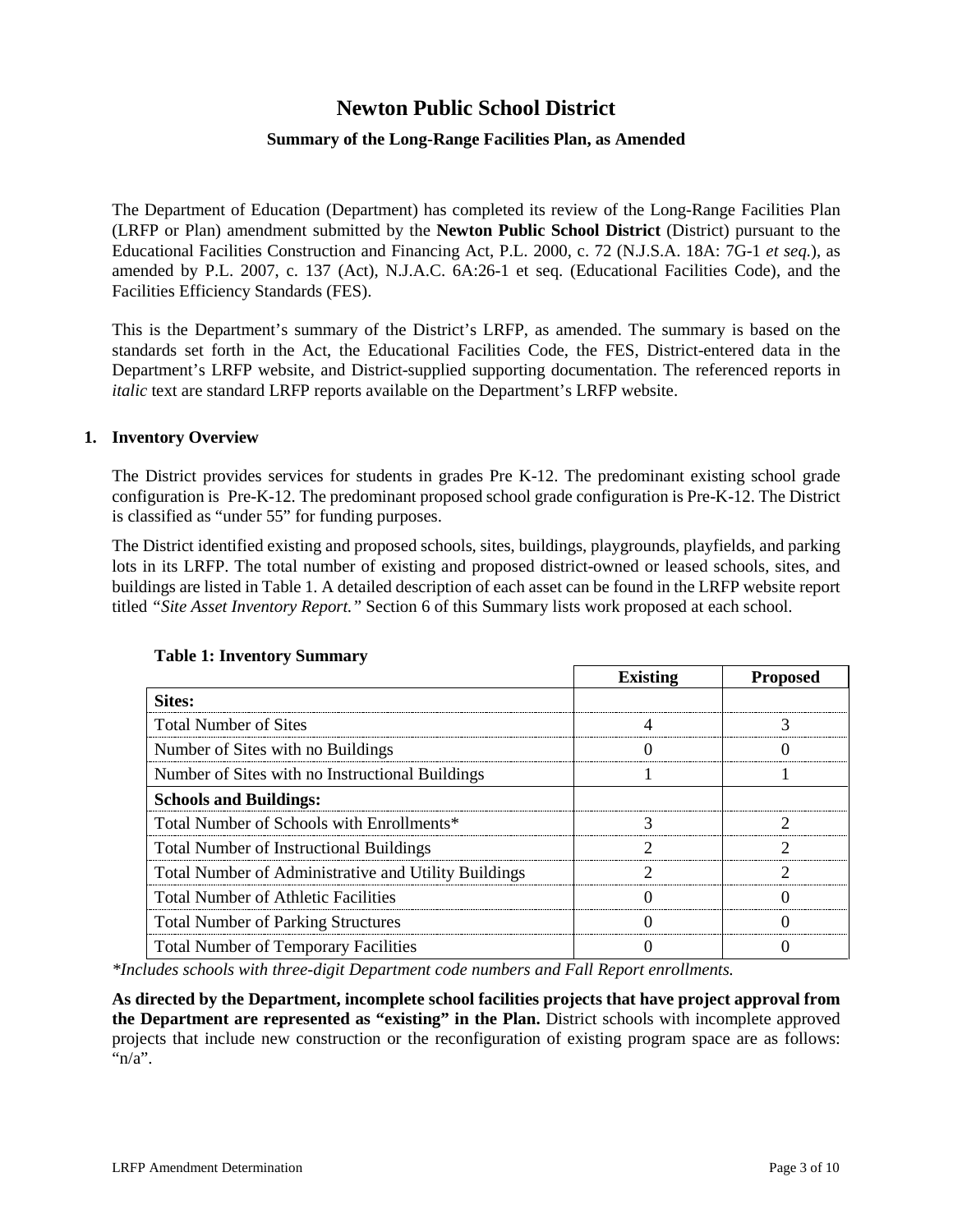Major conclusions are as follows:

- The District is proposing to reduce the existing number of District-owned or leased sites.
- The District is proposing to reduce the existing number of District-operated schools.
- The District is proposing to reduce the existing number of District-owned or leased instructional buildings.
- The District is proposing to maintain the existing number of District-owned or leased non-instructional buildings.

**FINDINGS** The Department has determined that the proposed inventory is adequate for approval of the District's LRFP amendment. However, the LRFP determination does not imply approval of an individual school facilities project listed within the LRFP. The District must submit individual project applications for project approval. If building demolition or replacement is proposed, the District must submit a feasibility study, pursuant to N.J.S.A. 18A:7G-7b, as part of the application for the specific school facilities project.

## **2. District Enrollments and School Grade Alignments**

The District determined the number of students, or "proposed enrollments," to be accommodated in the LRFP on a district-wide basis and in each school. The District's existing and proposed enrollments and the cohort-survival projection provided by the Department on the LRFP website are listed in Table 2. Detailed information can be found in the LRFP website report titled "*Enrollment Projection Detail."* Existing and proposed school enrollments and grade alignments can be found in the report titled *"Enrollment and School Grade Alignment."*

|                                | Actual<br><b>Enrollments</b><br>2016-2017<br>school year | <b>District Proposed</b><br><b>Enrollments</b> | Department's<br><b>LRFP</b> Website<br>Projection |
|--------------------------------|----------------------------------------------------------|------------------------------------------------|---------------------------------------------------|
| Grades K-12:                   |                                                          |                                                |                                                   |
| Grades K-5, including SCSE     | 515                                                      | 472                                            | N/A                                               |
| Grades 6-8, including SCSE     | 254                                                      | 251                                            | N/A                                               |
| Grades 9-12, including SCSE    | 746.                                                     | 821                                            | N/A                                               |
| <b>Totals K-12</b>             | 1,515                                                    | 1,544                                          |                                                   |
| <b>Pre-Kindergarten:</b>       |                                                          |                                                |                                                   |
| Pre-Kindergarten, Age 3        |                                                          |                                                | N/A                                               |
| Pre-Kindergarten, Age 4        | 19                                                       | 18                                             | N/A                                               |
| Pre-Kindergarten, SCSE         | $\Omega$                                                 | 23<br>N/A                                      |                                                   |
| <b>Totals Pre-Kindergarten</b> | 19                                                       |                                                |                                                   |

# **Table 2: Enrollment Comparison**

*"SCSE" = Self-Contained Special Education*

Major conclusions are as follows:

 The District did not select the Department's LRFP website projection. Supporting documentation was submitted to the Department as required to justify the proposed enrollments.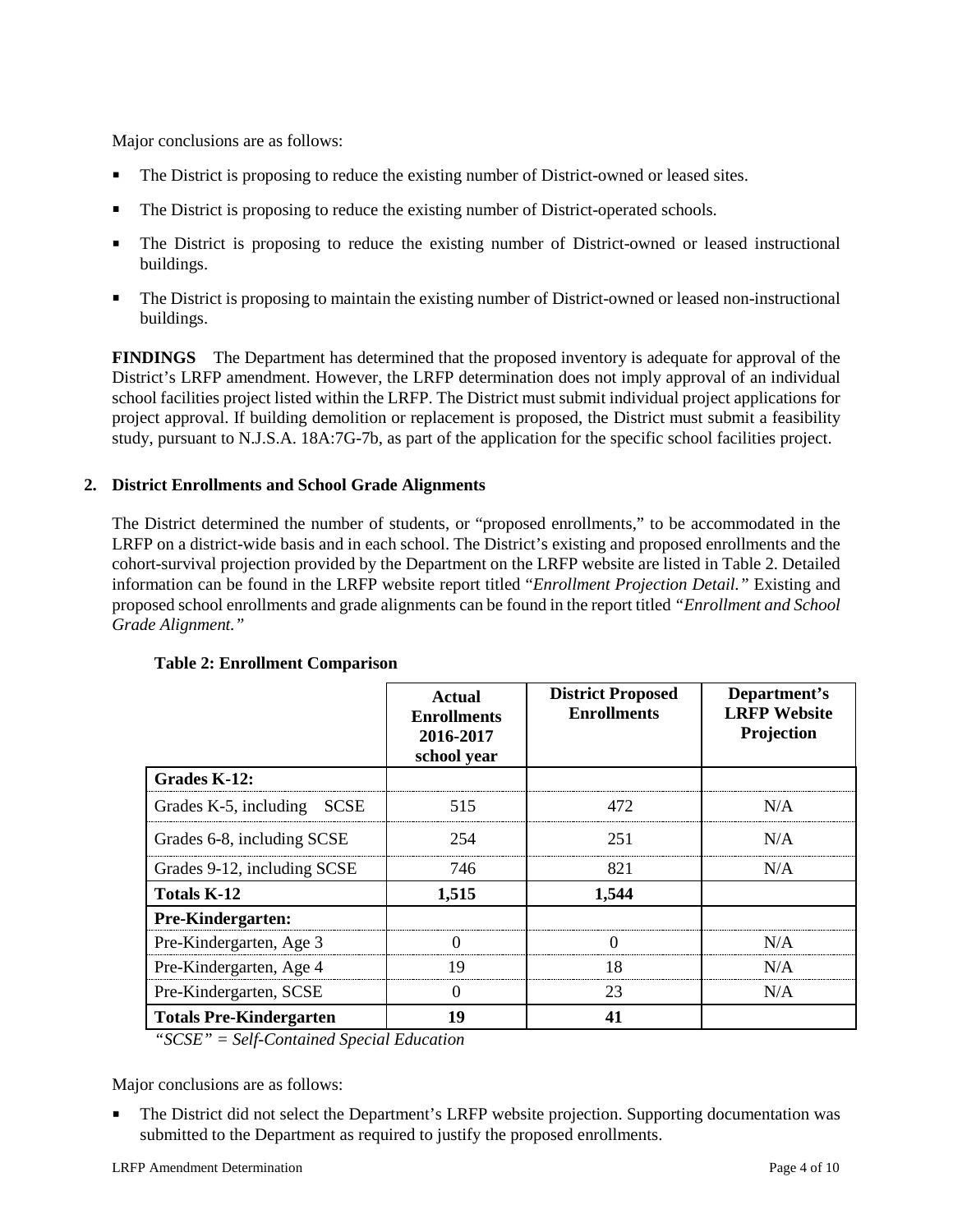- The District is planning for increasing enrollments.
- The District is not an ECPA (Early Childhood Program Aid) District.

**FINDINGS** The Department has determined that the District's proposed enrollments are supportable for approval of the District's LRFP amendment. The Department will require a current enrollment projection at the time an application for a school facilities project is submitted incorporating the District's most recent Fall Enrollment Report in order to verify that the LRFP's planned capacity is appropriate for the updated enrollments.

#### **3. FES and District Practices Capacity**

The proposed room inventories for each school were analyzed to determine whether the LRFP provides adequate capacity for the proposed enrollments. Two capacity calculation methods, called *"FES Capacity"* and *"District Practices Capacity,"* were used to assess existing and proposed school capacity in accordance with the FES and District program delivery practices. A third capacity calculation, called *"Functional Capacity,"* determines Unhoused Students and potential State support for school facilities projects. Functional Capacity is analyzed in Section 5 of this Summary.

- *FES Capacity* only assigns capacity to pre-kindergarten *(if district-owned or operated),* kindergarten, general, and self-contained special education classrooms. No other room types are considered to be capacity-generating**.** Class size is based on the FES and is prorated for classrooms that are sized smaller than FES classrooms. FES Capacity is most accurate for elementary schools, or schools with non-departmentalized programs, in which instruction is "homeroom" based. This capacity calculation may also be accurate for middle schools depending upon the program structure. However, this method usually significantly understates available high school capacity since specialized spaces that are typically provided in lieu of general classrooms are not included in the capacity calculations.
- *District Practices Capacity* allows the District to include specialized room types in the capacity calculations and adjust class size to reflect actual practices. This calculation is used to review capacity and enrollment coordination in middle and high schools.

A capacity utilization factor in accordance with the FES is included in both capacity calculations. A 90% capacity utilization rate is applied to classrooms serving grades K-8. An 85% capacity utilization rate is applied to classrooms serving grades 9-12. No capacity utilization factor is applied to preschool classrooms.

Table 3 provides a summary of proposed enrollments and District-wide capacities. Detailed information can be found in the LRFP website report titled "*FES and District Practices Capacity."*

#### **Table 3: FES and District Practices Capacity Summary**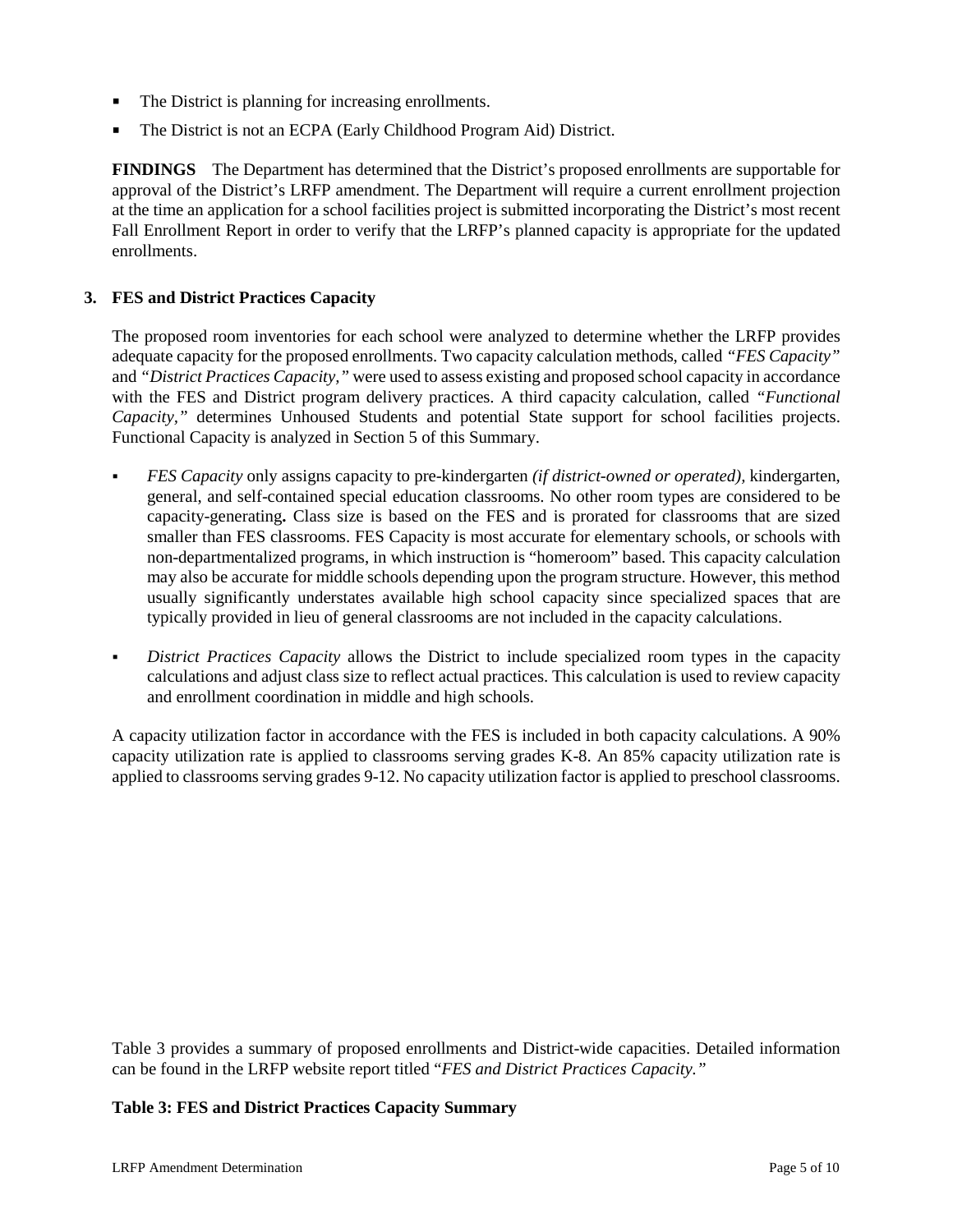|                                          | <b>Total FES Capacity</b> | <b>Total District Practices</b><br>Capacity |
|------------------------------------------|---------------------------|---------------------------------------------|
| (A) Proposed Enrollments**               | 1.544                     | 1.544                                       |
| (B) Existing Capacity                    | 1.037.10                  | 1,187.40                                    |
| *Existing Capacity Status $(B)$ - $(A)$  | -547 90                   | -397.60                                     |
| (C) Proposed Capacity                    | 1.598.30                  | 1.619.20                                    |
| <i>*Proposed Capacity Status (C)-(A)</i> | 13 30                     | 34.20                                       |

*\* Positive numbers signify surplus capacity; negative numbers signify inadequate capacity. Negative values for District Practices capacity are acceptable if proposed enrollments do not exceed 100% capacity utilization.*

#### *\*\* Does not include PK*

Major conclusions are as follows:

- The District has adequately coordinated proposed school capacities and enrollments in the LRFP for grade groups with proposed new construction.
- Adequate justification has been provided by the District if capacity for a school with proposed work in the LRFP deviates from the proposed enrollments by more than 5%.

**FINDINGS** The Department has determined that proposed District capacity, in accordance with the proposed enrollments, is adequate for approval of the District's LRFP amendment. The Department will require a current enrollment projection at the time an application for a school facilities project is submitted, incorporating the District's most recent Fall Enrollment Report, in order to verify that the LRFP's planned capacity meets the District's updated enrollments.

# **4. Functional Capacity and Unhoused Students Prior to Proposed Work**

*Functional Capacity* was calculated and compared to the proposed enrollments to provide a preliminary estimate of Unhoused Students and new construction funding eligibility. Functional Capacity is the adjusted gross square footage of a school building *(total gross square feet minus excluded space)* divided by the minimum area allowance per Full-time Equivalent student for the grade level contained therein. Unhoused Students is the number of students projected to be enrolled in the District that exceeds the Functional Capacity of the District's schools pursuant to N.J.A.C. 6A:26-2.2(c).

*"Excluded Square Feet"* in the LRFP Functional Capacity calculation includes (1) square footage exceeding the FES for any pre-kindergarten, kindergarten, general education, or self-contained special education classroom; (2) grossing factor square footage *(corridors, stairs, mechanical rooms, etc.)* that exceeds the FES allowance, and (3) square feet proposed to be demolished or discontinued from use. Excluded square feet may be revised during the review process for individual school facilities projects.

Table 4 provides a preliminary assessment of Functional Capacity, Unhoused Students, and Estimated Maximum Approved Area for the various grade groups in accordance with the FES. Detailed information concerning the calculation and preliminary excluded square feet can be found in the LRFP website reports titled *"Functional Capacity and Unhoused Students*" and *"Functional Capacity Excluded Square Feet."*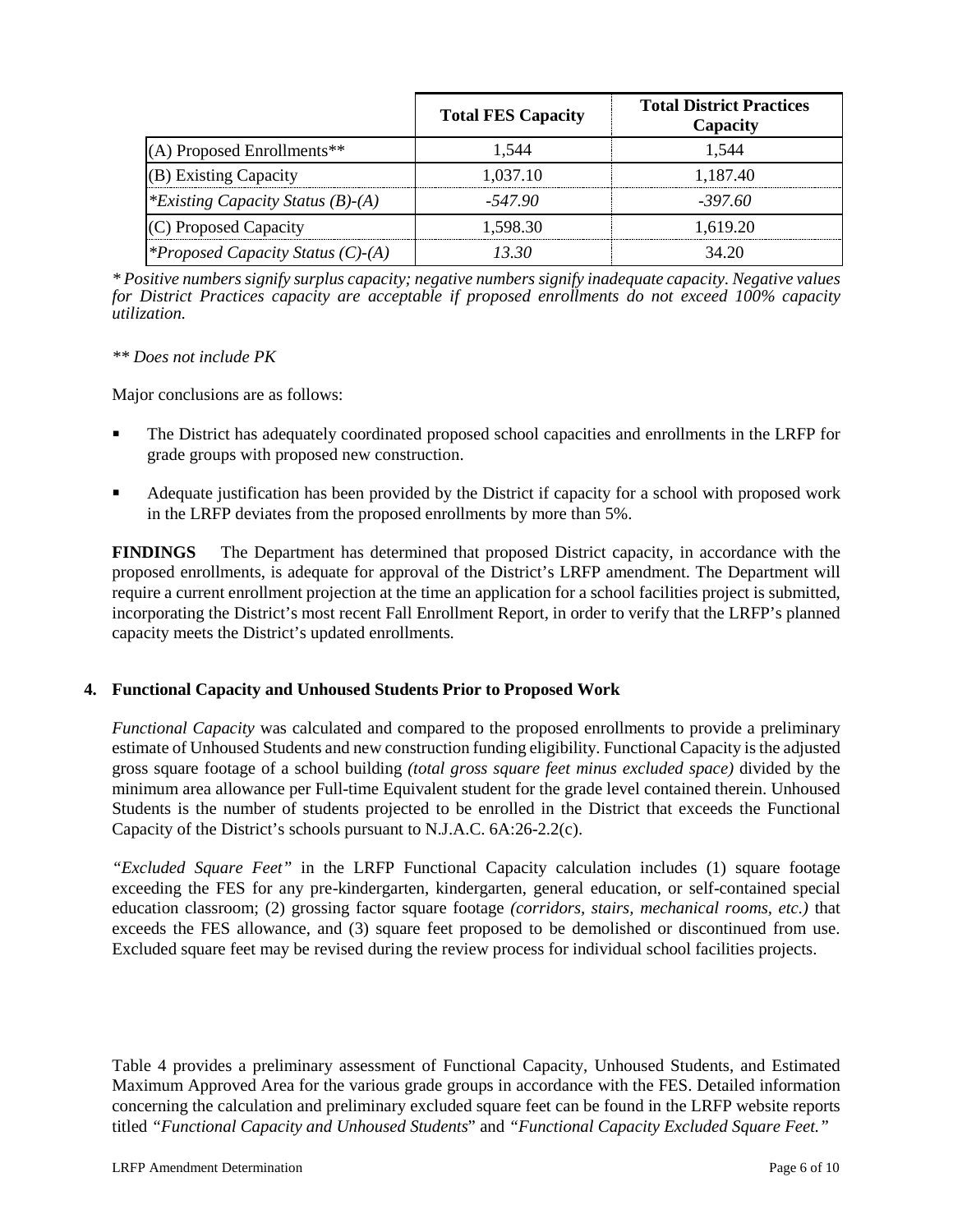|                      | А          | R          | $C = A-B$       | D              | $E = C x D$     |
|----------------------|------------|------------|-----------------|----------------|-----------------|
|                      | Proposed   | Estimated  | Unhoused        | Area           | Estimated       |
|                      | Enrollment | Existing   | <b>Students</b> | Allowance      | Maximum         |
|                      |            | Functional |                 | (gsf/students) | Approved Area   |
|                      |            | Capacity   |                 |                | for Unhoused    |
|                      |            |            |                 |                | <b>Students</b> |
| Preschool (PK)       |            |            | つっ              | 125.00         | 2,875.00        |
| Elementary $(K-5)^*$ | 472        | 285.63     | 186.37          | 125.00         | 23,296.45       |
| Middle $(6-8)$       | 251        | 151.89     | 99 11           | 134.00         | 13,280.55       |
| High $(9-12)$        | 821        | 641.12     | 179.88          | 151.00         | 27,162.40       |
| <b>Totals K-12</b>   | 1,585      | 1,078.64   |                 |                |                 |

#### **Table 4: Functional Capacity and Unhoused Students Prior to Proposed Work**

*\*Pre-kindergarten students are not included in the calculations.* 

Major conclusions are as follows:

- The calculations for "Estimated Existing Functional Capacity" school facilities projects that have been approved by the Department but were not under construction or complete at the time of the submission of the LRFP amendment.
- The District, based on the preliminary LRFP assessment, does not have Unhoused Students for the following FES grade groups: "n/a".
- The District, based on the preliminary LRFP assessment, does have Unhoused Students for the following FES grade groups: "Grades PK, Grades K-5, 6-8, and 9-12".
- The District is not an ECPA district. Therefore, pre-kindergarten students are not included in the calculations. Unhoused pre-kindergarten self-contained special education students are eligible for State support. A determination of square footage eligible for State support will be made at the time an application for a specific school facilities project is submitted to the Department for review and approval.
- The District is proposing to demolish or discontinue the use of existing District-owned instructional space. The Functional Capacity calculation excludes square feet proposed to be demolished or discontinued for the following FES grade groups: n/a.

**FINDINGS** Functional Capacity and Unhoused Students calculated in the LRFP are preliminary estimates. Justification for square footage in excess of the FES and the determination of additional excluded square feet, Preliminary Eligible Costs (PEC), and Final Eligible Costs (FEC) will be included in the review process for specific school facilities projects. A feasibility study undertaken by the District is required if building demolition or replacement is proposed per N.J.A.C. 6A:26-2.3(b) (10).

#### **5. Proposed Work**

The District was instructed to review the condition of its facilities and sites and to propose corrective *"system"* and *"inventory"* actions in its LRFP. *"System"* actions upgrade existing conditions without changing spatial configuration or size. Examples of system actions include new windows, finishes, and mechanical systems. *"Inventory"* actions address space problems by removing, adding, or altering sites,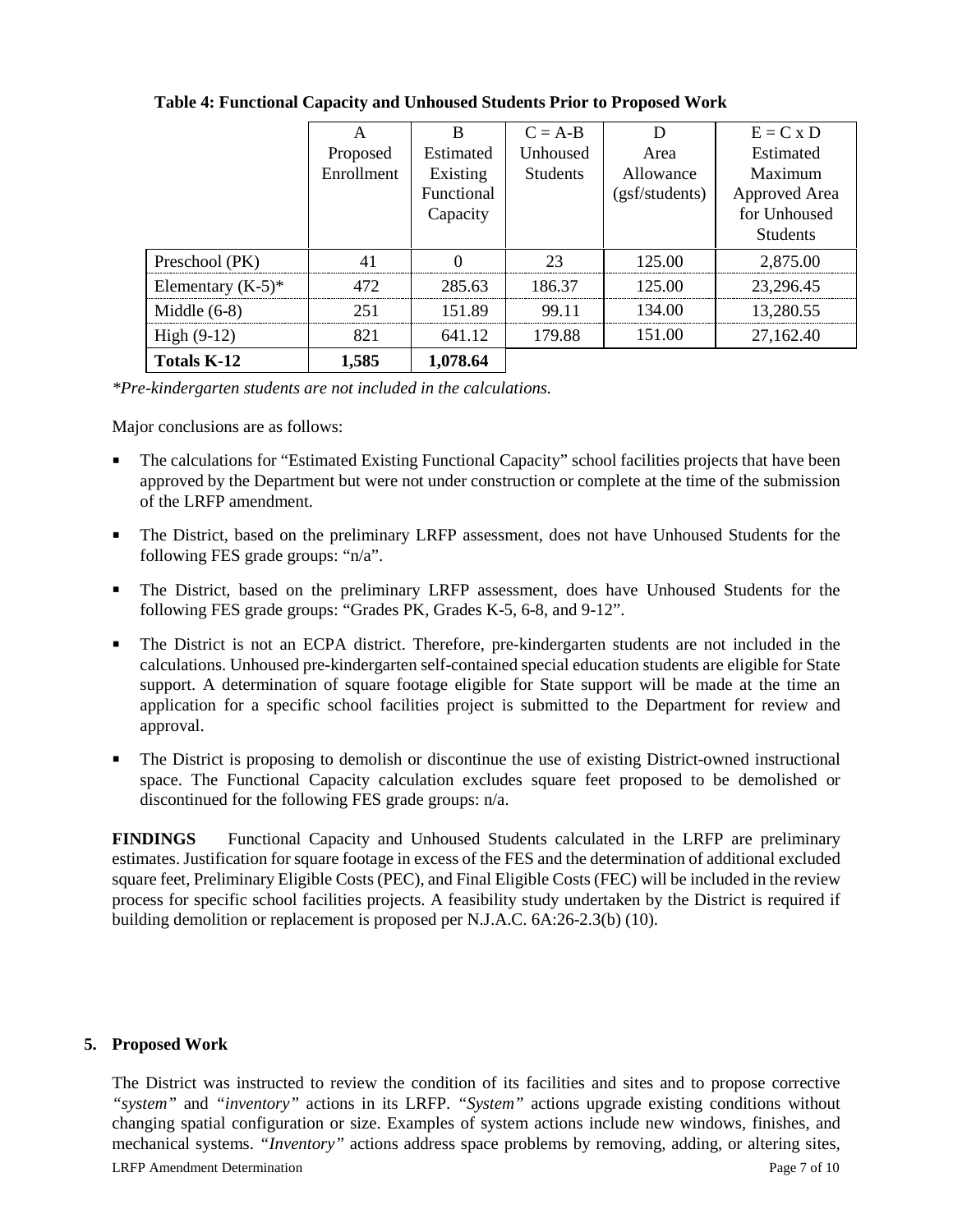schools, buildings and rooms. Examples of inventory actions include building additions, the reconfiguration of existing walls, or changing room use.

Table 5 summarizes the type of work proposed in the District's LRFP for instructional buildings. Detailed information can be found in the LRFP website reports titled *"Site Asset Inventory," "LRFP Systems Actions Summary," and "LRFP Inventory Actions Summary."* 

| <b>Type of Work</b>                                            | <b>Work Included in LRFP</b> |
|----------------------------------------------------------------|------------------------------|
| <b>System Upgrades</b>                                         |                              |
| <b>Inventory Changes</b>                                       |                              |
| Room Reassignment or Reconfiguration                           | ۷Ας                          |
| <b>Building Addition</b>                                       | Yes                          |
| New Building                                                   |                              |
| Partial or Whole Building Demolition or Discontinuation of Use | r es                         |
| New Site                                                       |                              |

**Table 5: Proposed Work for Instructional Building**

Major conclusions are as follows:

- The District has proposed system upgrades in one or more instructional buildings.
- The District has proposed inventory changes, including disposal of the Halsted School.
- The District has proposed new construction in lieu of rehabilitation in one or more instructional buildings.

Please note that costs represented in the LRFP are for capital planning purposes only. Estimated costs are not intended to represent preliminary eligible costs or final eligible costs of approved school facilities projects.

The Act (N.J.S.A. 18A:7G-7b) provides that all school facilities shall be deemed suitable for rehabilitation unless a pre-construction evaluation undertaken by the District demonstrates to the satisfaction of the Commissioner that the structure might pose a risk to the safety of the occupants even after rehabilitation or that rehabilitation is not cost-effective. Pursuant to N.J.A.C. 6A:26-2.3(b)(10), the Commissioner may identify school facilities for which new construction is proposed in lieu of rehabilitation for which it appears from the information presented that new construction is justified, provided, however, that for such school facilities so identified, the District must submit a feasibility study as part of the application for the specific school facilities project. The cost of each proposed building replacement is compared to the cost of additions or rehabilitation required to eliminate health and safety deficiencies and to achieve the District's programmatic model.

Facilities used for non-instructional or non-educational purposes are ineligible for State support under the Act. However, projects for such facilities shall be reviewed by the Department to determine whether they are consistent with the District's LRFP and whether the facility, if it is to house students (full or part time) conforms to educational adequacy requirements. These projects shall conform to all applicable statutes and regulations.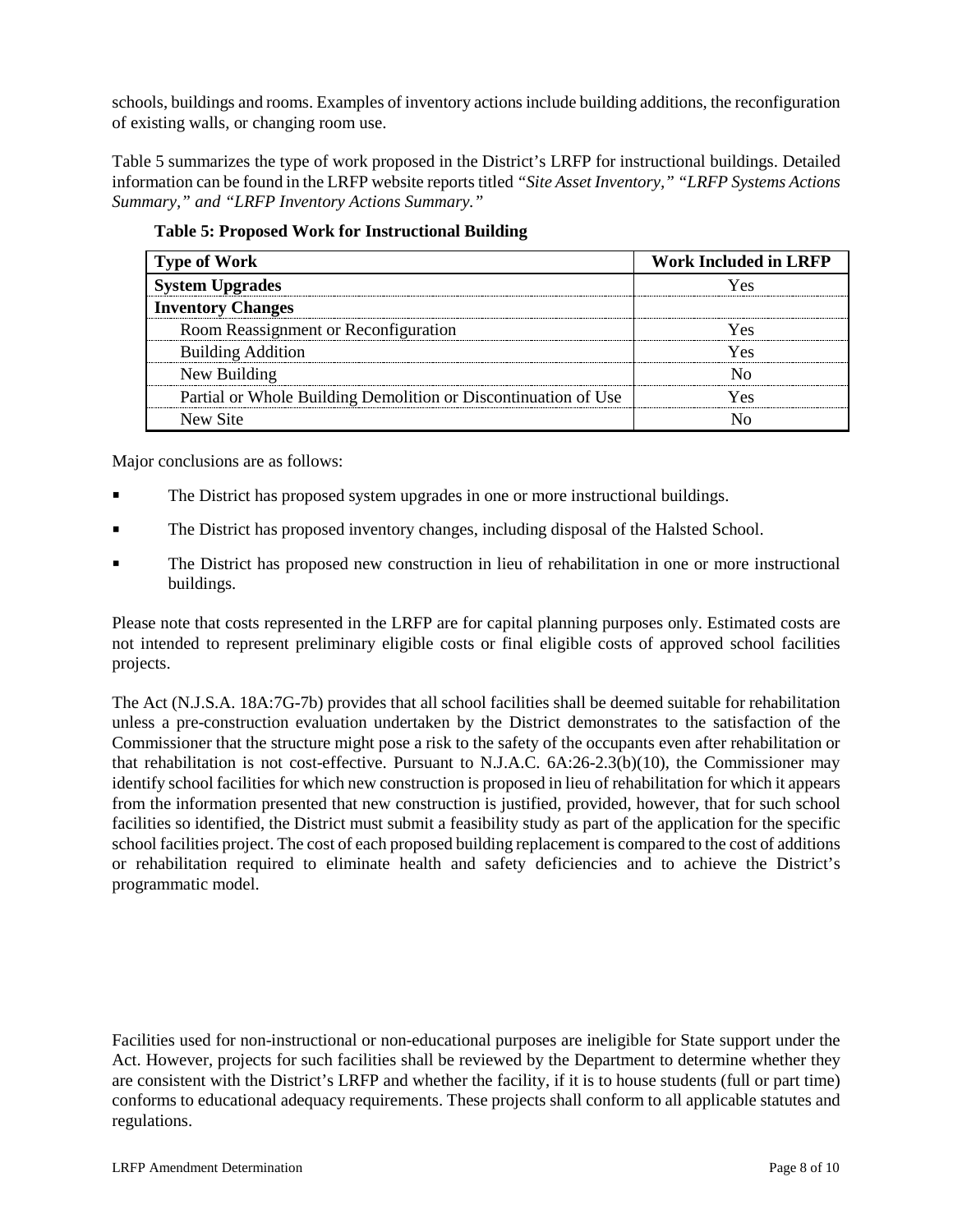**FINDINGS** The Department has determined that the proposed work is adequate for approval of the District's LRFP amendment. However, Department approval of proposed work in the LRFP does not imply that the District may proceed with a school facilities project. The District must submit individual project applications with cost estimates for Department project approval. Both school facilities project approval and other capital project review require consistency with the District's approved LRFP.

# **6. Functional Capacity and Unhoused Students After Completion of Proposed Work**

The *Functional Capacity* of the District's schools *after* completion of the scope of work proposed in the LRFP was calculated to highlight any remaining Unhoused Students.

Table 6 provides a preliminary assessment of Unhoused Students and Estimated Remaining Maximum Area after completion of new construction proposed in the LRFP, if applicable. Detailed information concerning the calculation can be found in the website report titled *"Functional Capacity and Unhoused Students.*"

|                      | Estimated<br>Maximum<br>Approved Area<br>for Unhoused<br><b>Students</b> | Total<br>New GSF | Proposed<br>Functional<br>Capacity<br>after<br>Construction | Unhoused<br>Students after<br>Construction | Estimated<br>Maximum<br>Area for<br>Unhoused<br><b>Students</b><br>Remaining |
|----------------------|--------------------------------------------------------------------------|------------------|-------------------------------------------------------------|--------------------------------------------|------------------------------------------------------------------------------|
| Preschool (PK)       |                                                                          |                  |                                                             | 23                                         | 2,875.00                                                                     |
| Elementary $(K-5)^*$ | 23,296.45                                                                | 28,987           | 511.87                                                      |                                            |                                                                              |
| Middle $(6-8)$       | 13,280.55                                                                | 15,415           | 272.20                                                      |                                            |                                                                              |
| High $(9-12)$        | 27,162.40                                                                | 3,200            | 662.31                                                      | 158.69                                     | 23.962.40                                                                    |
| Totals K-12          |                                                                          |                  | 1,446.38                                                    |                                            |                                                                              |

**Table 6: Functional Capacity and Unhoused Students After Completion of Proposed Work**

*\*Pre-kindergarten students are not included in the calculations.*

Major conclusions are as follows:

- New construction is proposed for the following grade groups: "K-5, 6-8, and 9-12".
- Proposed new construction exceeds the estimated maximum area allowance for Unhoused Students prior to the completion of the proposed work for the following grade groups: "Grades K-5 and 6-8".
- The District, based on the preliminary LRFP assessment, will not have Unhoused Students after completion of the proposed LRFP work for the following grade groups: "Grades K-5 and 6-8".
- The District, based on the preliminary LRFP assessment, will have Unhoused Students after completion of the proposed LRFP work for the following grade groups: "Grades PK and 9-12".